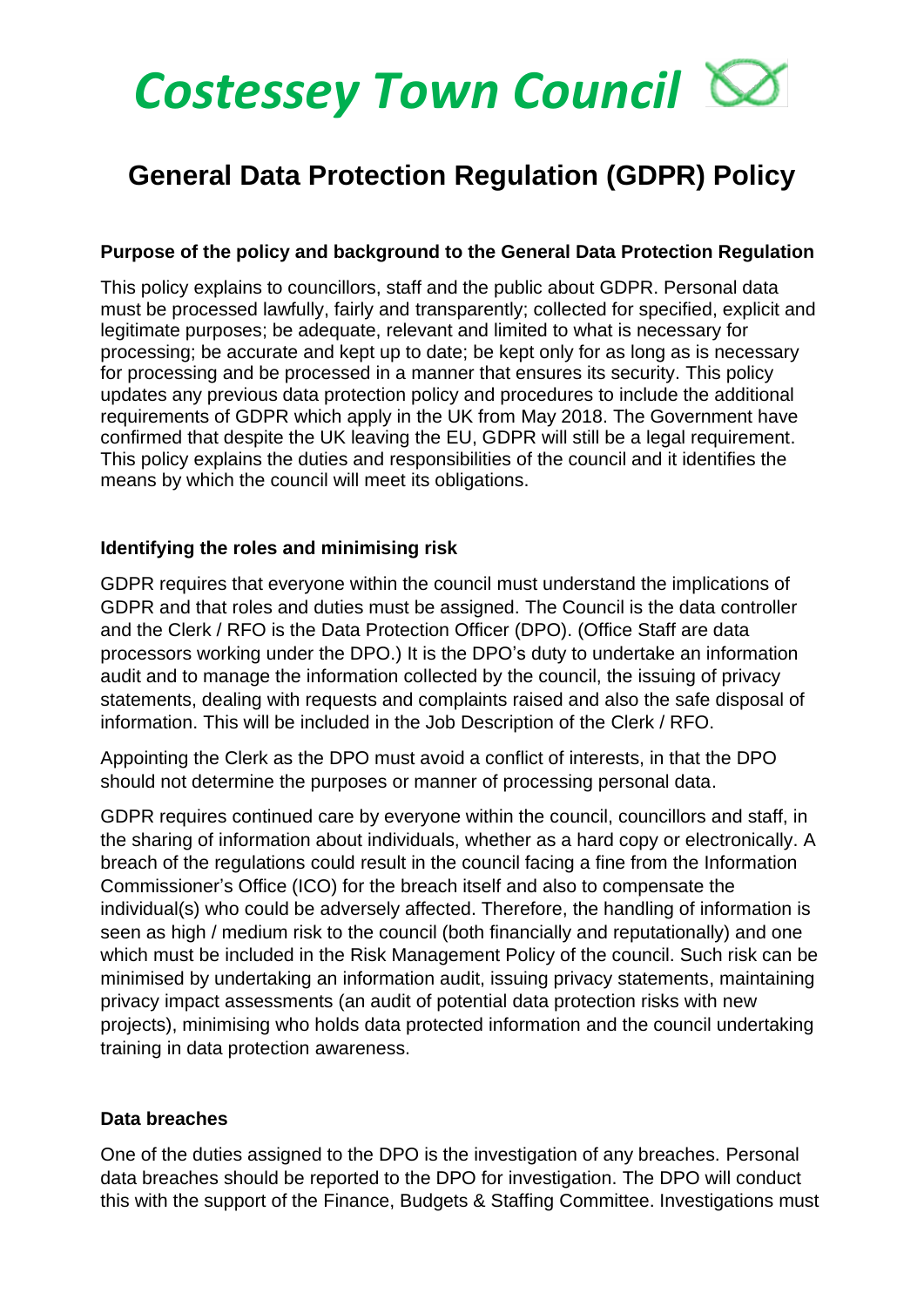be undertaken within one month of the report of a breach. Procedures are in place to detect, report and investigate a personal data breach. The ICO will be advised of a breach (within 3 days) where it is likely to result in a risk to the rights and freedoms of individuals – if, for example, it could result in discrimination, damage to reputation, financial loss, loss of confidentiality, or any other significant economic or social disadvantage. Where a breach is likely to result in a high risk to the rights and freedoms of individuals, the DPO will also have to notify those concerned directly.

It is unacceptable for non-authorised users to access IT using employees' log-in passwords or to use equipment while logged on. It is unacceptable for employees, volunteers and members to use IT in any way that may cause problems for the Council, for example the discussion of internal council matters on social media sites could result in reputational damage for the Council and to individuals.

## **Privacy Notices**

Being transparent and providing accessible information to individuals about how the Council uses personal data is a key element of the Data Protection Act 1998 (DPA) and the EU General Data Protection Regulation (GDPR). The most common way to provide this information is in a Privacy Notice. This is a notice to inform individuals about what a council does with their personal information. A Privacy Notice will contain the name and contact details of the Data Controller and Data Protection Officer, the purpose for which the information is to be used and the length of time for its use. It should be written clearly and should advise the individual that they can, at any time, withdraw their agreement for the use of this information. Issuing of a privacy notice must be detailed on the Information Audit kept by the council. The council will adopt a Privacy Notice to use, although some changes could be needed depending on the situation, for example where children are involved. All Privacy Notices must be verifiable.

### **Information Audit**

The DPO must undertake an information audit which details the personal data held, where it came from, the purpose for holding that information and with whom the council will share that information. This will include information held electronically or as a hard copy. Information held could change from year to year with different activities, and so the information audit will be reviewed annually or when the council undertakes a new activity. The information audit review should be conducted ahead of the review of this policy.

### **Individuals' Rights**

GDPR gives individuals rights with some enhancements to those rights already in place:

- the right to be informed
- the right of access
- the right to rectification